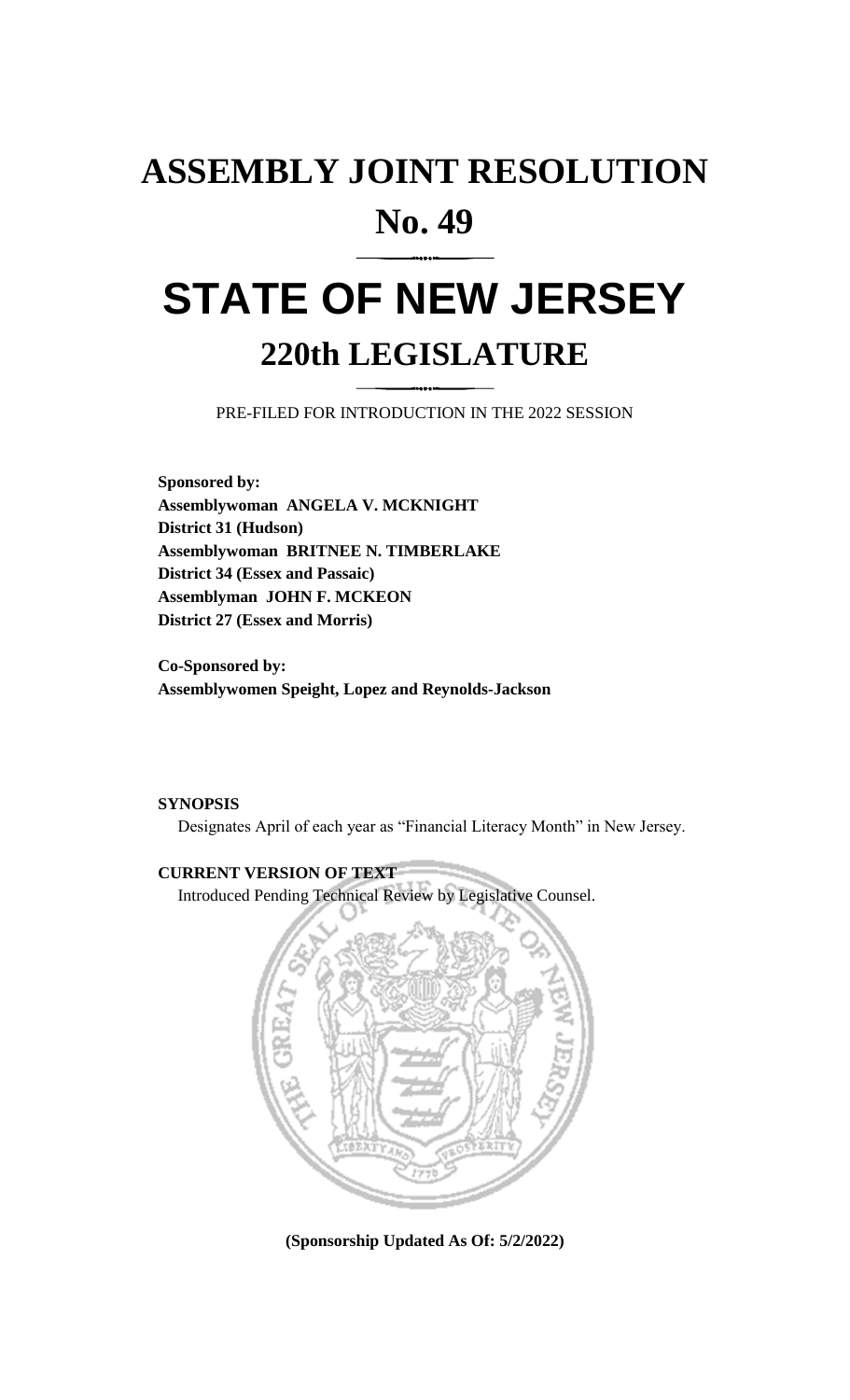## **AJR49** MCKNIGHT, TIMBERLAKE

| $\mathbf{1}$   | A JOINT RESOLUTION designating April of each year as "Financial                |
|----------------|--------------------------------------------------------------------------------|
| $\overline{2}$ | Literacy Month" in New Jersey.                                                 |
| 3              |                                                                                |
| $\overline{4}$ | <b>WHEREAS</b> , Financial literacy instruction serves an integral role in the |
| 5              | development of young people. In addition to providing them with                |
| 6              | information to help them create savings plans and manage debt,                 |
| 7              | financial literacy instruction can help individuals develop efficient          |
| 8              | household budgets and formulate strategic investment decisions for             |
| 9              | themselves and their families; and                                             |
| 10             | WHEREAS, A greater understanding and familiarity with financial                |
| 11             | markets and institutions correlates to increased economic activity             |
| 12             | and growth; and                                                                |
| 13             | <b>WHEREAS, Financial literacy has been linked to lower delinquency</b>        |
| 14             | rates for mortgage borrowers, higher participation and contribution            |
| 15             | rates for retirement plans, improved spending and saving habits,               |
| 16             | and higher net worth; and                                                      |
| 17             | WHEREAS, Recognizing the significance that financial literacy often            |
| 18             | plays in determining the fiscal success of an individual, in 2000, the         |
| 19             | National Endowment for Financial Education (NEFE) introduced                   |
| 20             | "Youth Financial Literacy Day" as a component of its High School               |
| 21             | Financial Planning Program; and                                                |
| 22             | WHEREAS, The NEFE soon turned the administration of the program                |
| 23             | over to the Jump\$tart Coalition for Personal Financial Literacy, a            |
| 24             | coalition of diverse financial education stakeholders which educates           |
| 25             | and prepares the nation's youth for life-long financial success; and           |
| 26             | WHEREAS, With a network of 150 state and national partners                     |
| 27             | committed to advancing financial literacy among pre-school                     |
| 28             | through college-age youth, Jump\$tart expanded the day to a month              |
| 29             | and began promoting April as Financial Literacy for Youth Month;               |
| 30             | and                                                                            |
| 31             | WHEREAS, In 2003, the United States Senate designated April as                 |
| 32             | Financial Literacy for Youth Month, and then in March of 2004, the             |
| 33             | United States Senate passed Resolution No. 316 officially                      |
| 34             | designating April as National Financial Literacy Month; and                    |
| 35             | WHEREAS, The federal designation was designed to raise public                  |
| 36             | awareness about the importance of financial education in the United            |
| 37             | States and the serious consequences that may be associated with a              |
| 38             | lack of understanding about personal finances; and                             |
| 39             | WHEREAS, National Financial Literacy Month is recognized each                  |
| 40             | April in the United States in an effort to highlight the importance of         |
| 41             | financial literacy and teach citizens how to establish and maintain            |
| 42             | responsible financial practices; and                                           |
| 43             | WHEREAS, Many of the nation's financial institutions and nonprofit             |
| 44             | financial educational organizations support the month by holding               |
| 45             | promotional events and developing educational materials that center            |
| 46             | around effectively handling money and managing debt; and                       |